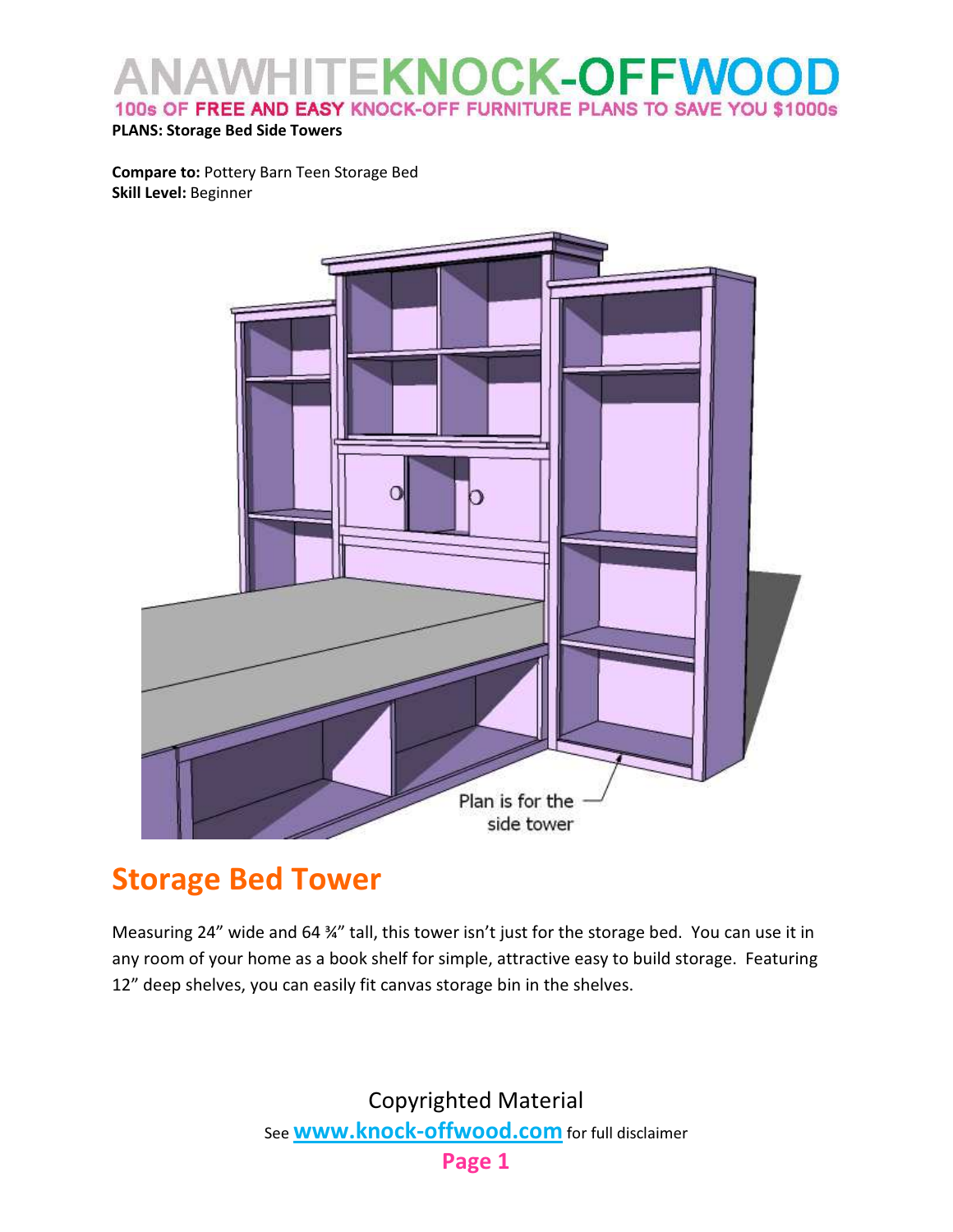ANAWHITE**KNOCK-OFFWOO**I

100s OF FREE AND EASY KNOCK-OFF FURNITURE PLANS TO SAVE YOU \$1000s

PLANS: Storage Bed Side Towers

### SHOPPING LIST

| <b>Quantity</b> | <b>Description</b>                                |  |  |
|-----------------|---------------------------------------------------|--|--|
| $\overline{2}$  | 1x12 Boards, 8' Long                              |  |  |
| 1               | 1x12, 6' Long                                     |  |  |
| $\overline{2}$  | 1x2, 8' Long                                      |  |  |
| 1               | Sheet of 4'x8' Hardwood Plywood or MDF 1/4" Thick |  |  |
|                 | 1 1/4" Finish Nails                               |  |  |
|                 | 2" Finish Nails                                   |  |  |
| 1               | <b>Small Tube Wood Glue</b>                       |  |  |
|                 | Sandpaper                                         |  |  |
|                 | Finishing Supplies including wood filler          |  |  |

#### RECOMMENDED TOOLS

Measuring Tape, Square, Saw, Drill with Countersink Bit, Finish Nailer, Sander, Clamps

## CUT LIST

|   | Quantity | <b>Board</b>    | Length           | <b>Description</b>          |
|---|----------|-----------------|------------------|-----------------------------|
| A |          | 1x12            | 64"              | <b>Shelves</b>              |
| B |          | 1x12            | 24''             | <b>Sides</b>                |
| C | 4        | 1x12            | $22 \frac{1}{2}$ | <b>Bottom Cubby Divider</b> |
| D | っ        | 1x <sub>2</sub> | 24''             | Crown                       |
| Е | 1        | 1/4" Plywood    | 24x 64 3/4"      | <b>Back</b>                 |
| F | 2        | 1x2             | 621/2"           | Side Trim                   |
| G |          | 1x2             | 21"              | Footer                      |

## IN GENERAL

Refer to the blog at www.knock-offwood.com for any comments of suggestions for this plan. Always wear necessary safety equipment and take safety precautions. Check for square after each step. Measure all joints out and mark clearly with a square on BOTH sides of the joint (so you know where to nail). Use glue unless otherwise stated. Always predrill and countersink any screws. If you are using MDF, avoid fastening too close to the edges to avoid splitting your MDF.

> Copyrighted Material See **www.knock-offwood.com** for full disclaimer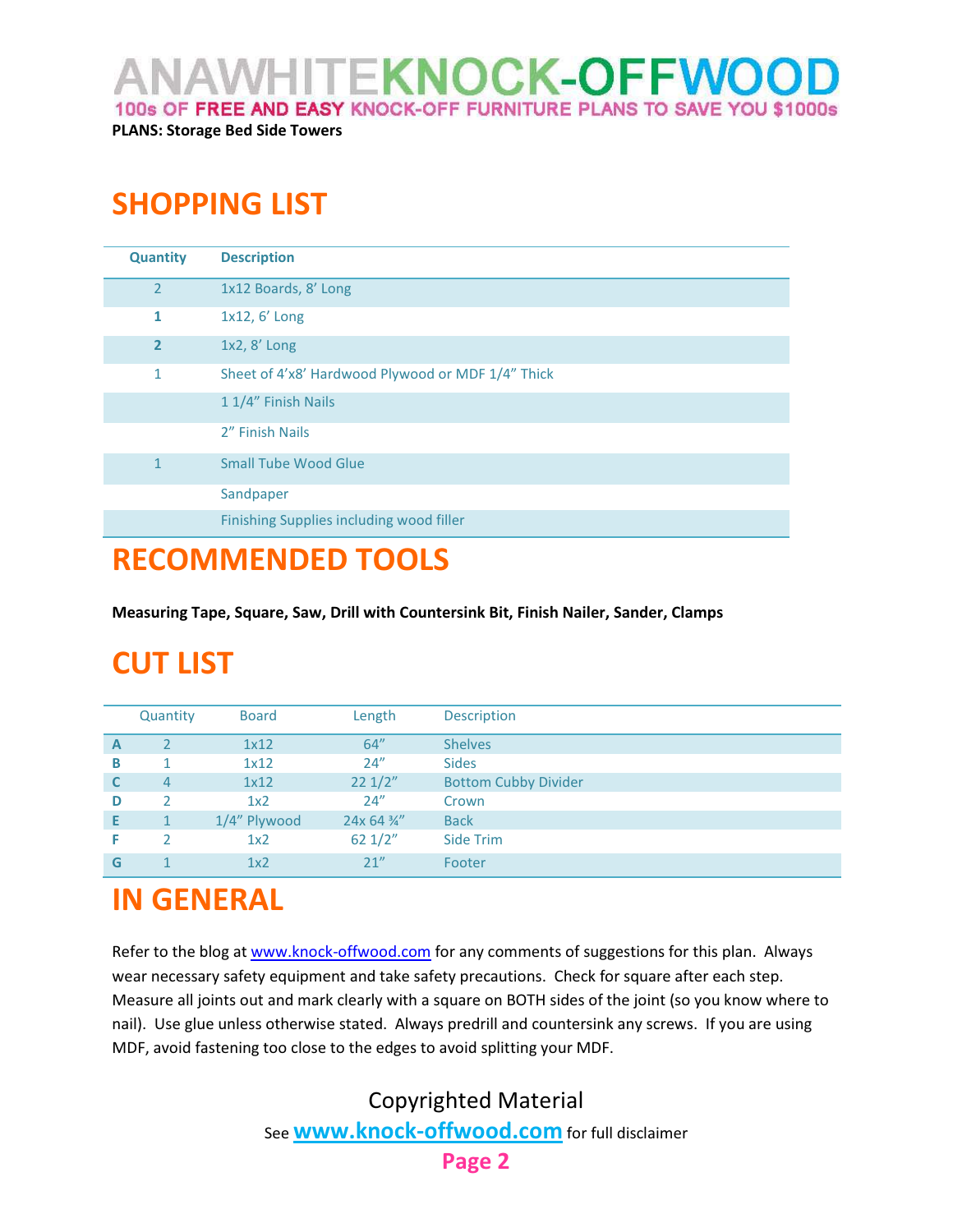## **VHITEKNOCK-OFFWOO** 100s OF FREE AND EASY KNOCK-OFF FURNITURE PLANS TO SAVE YOU \$1000s

#### PLANS: Storage Bed Side Towers



## STEP 1: BUILD THE BOX

Mark out all of your joints as shown in the diagram on the cut pieces. Predrill and countersink all screws, using 2" screws and glue. Adjust for square. Because we will be adding a face frame and this is a low use shelf, you can also use your nailer and 2" nails and glue to construct the box.

# DIMENSIONS AND **COMPOSTION**

Dimensions are 24" wide, 64 ¾" tall and 13" deep. Shelves can be placed at any height.



Bottom shelf has 3/4" space underneath it on the sides



## STEP 2: BACK

Attach the back with 1 ¼" finish nails and glue. Also nail to all of the shelves to add strength to the shelves.

Copyrighted Material See **www.knock-offwood.com** for full disclaimer

#### Page 3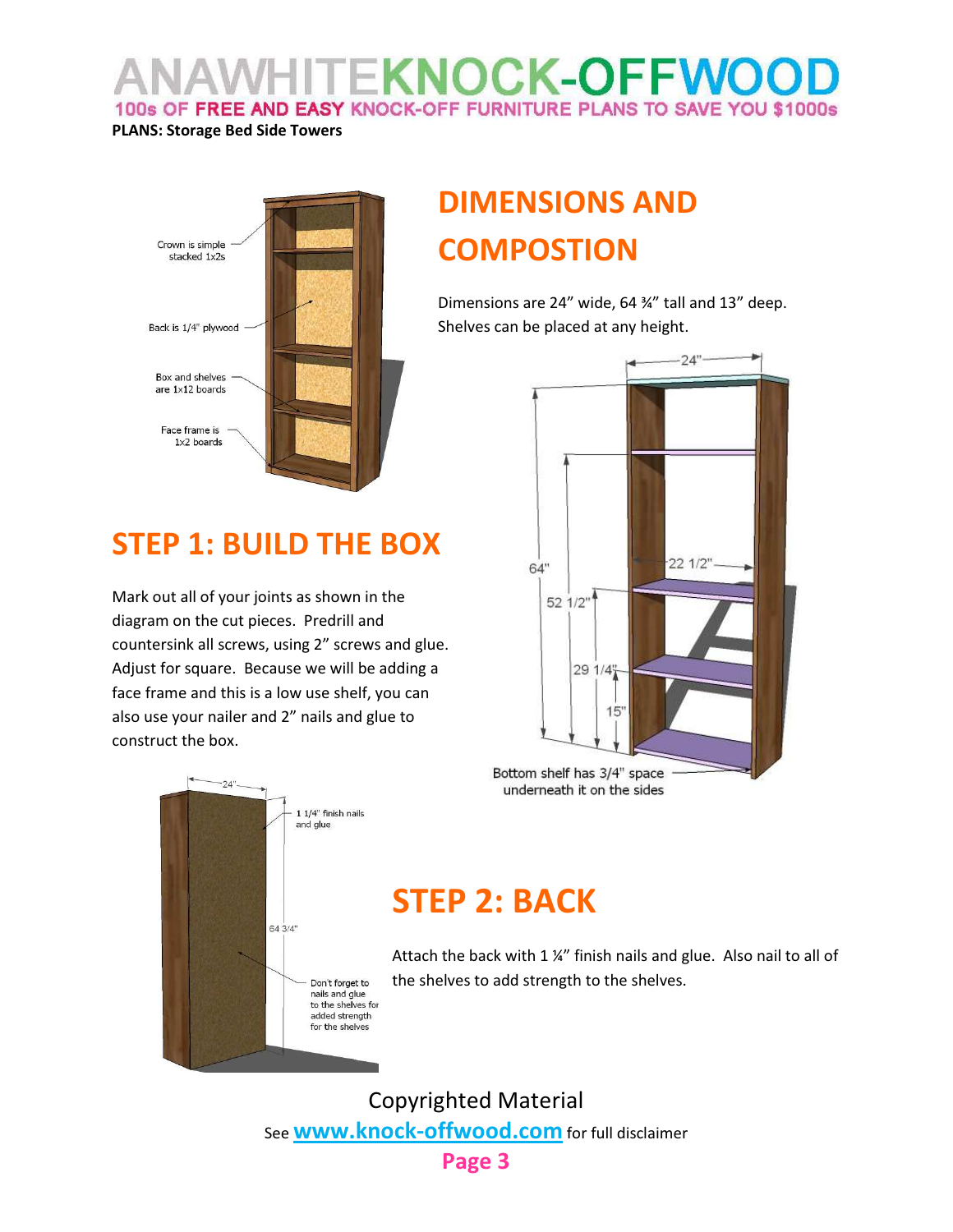#### **HITEKNOCK-OFFWOC** 100s OF FREE AND EASY KNOCK-OFF FURNITURE PLANS TO SAVE YOU \$1000s

#### PLANS: Storage Bed Side Towers



### STEP 3: CROWN

Cut and stack your crown pieces as shown to the left. Use glue and finish nails to nail the crown to the top of the tower, keeping all outside edges flush.



### STEP 4: SIDE TRIM

The face frame adds great strength to the tower, so use glue and 1 ¼" nails to fasten the side trim to the sides, keeping outside edges flush. Make sure you also nail into each of the shelves for added shelf strength.



## STEP 5: BOTTOM TRIM

Attach the bottom trim as shown in the diagram with finish nails and glue.

Copyrighted Material See **www.knock-offwood.com** for full disclaimer